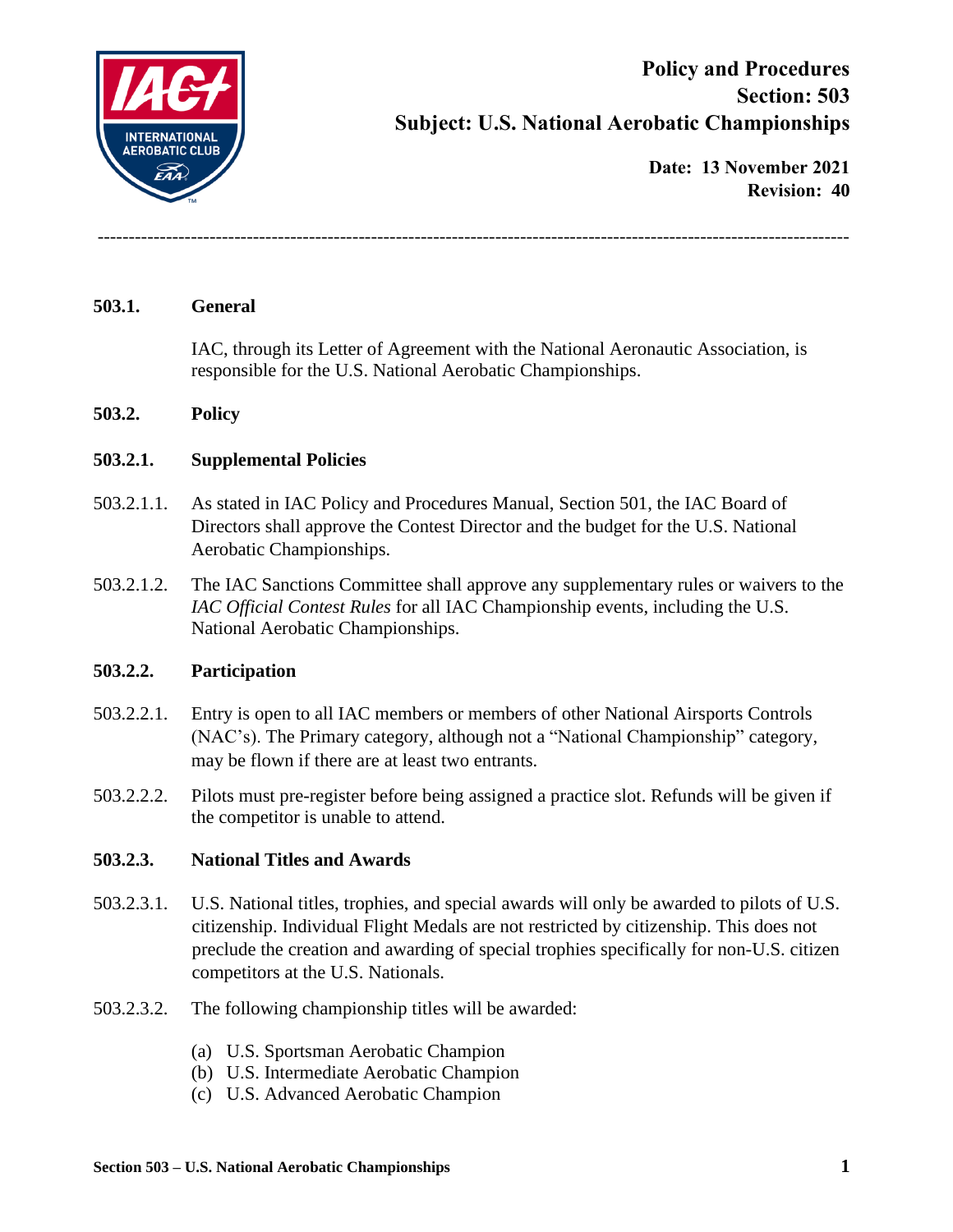

**Date: 13 November 2021 Revision: 40**

- (d) U.S. National Aerobatic Champion (Unlimited category)
- (e) U.S. Sportsman Glider Aerobatic Champion
- (f) U.S. Intermediate Glider Aerobatic Champion
- (g) U.S. Advanced Glider Aerobatic Champion
- (h) U.S. National Glider Aerobatic Champion (Unlimited category)

-------------------------------------------------------------------------------------------------------------------------

- 503.2.3.3. In the event the U.S. National Glider Aerobatic Championships is flown at a location other than the U.S. National Aerobatic Championships, as determined by the IAC Board of Directors, the "U.S. National Glider Aerobatic Champion" titles will be awarded at that competition.
- 503.2.3.4. The scores for a competitor at the U.S. Nationals who is participating in the Regional Championship series may be used as a "wildcard" in the Regional Championship Series. If the competitor is competing in more than one Region, the scores may be used in all of the regions in which a competitor is participating.

#### **503.3. Championship Administration**

- 503.3.1. The Contest Director will schedule a general briefing for all pilots and judges at the beginning of the Championship. This briefing will include:
	- (a) General contest information and schedule

(b) All information required in the "Program Briefing" section of the IAC Official Contest Rules except for information specific to individual flight programs, which will be briefed at the flight program briefings conducted by the Chief Judge, or their designee, of the category.

(c) Drawing for order of flight for the Known for each category: The order of flight will be generated by computer or by competitor-drawn lottery for each flight program, except if otherwise provided herein. The order of flight for all scheduled flight programs may also be drawn at this time.

#### **503.3.2. Selection of Judges**

The process for judge selection shall be as set forth in IAC Policy and Procedures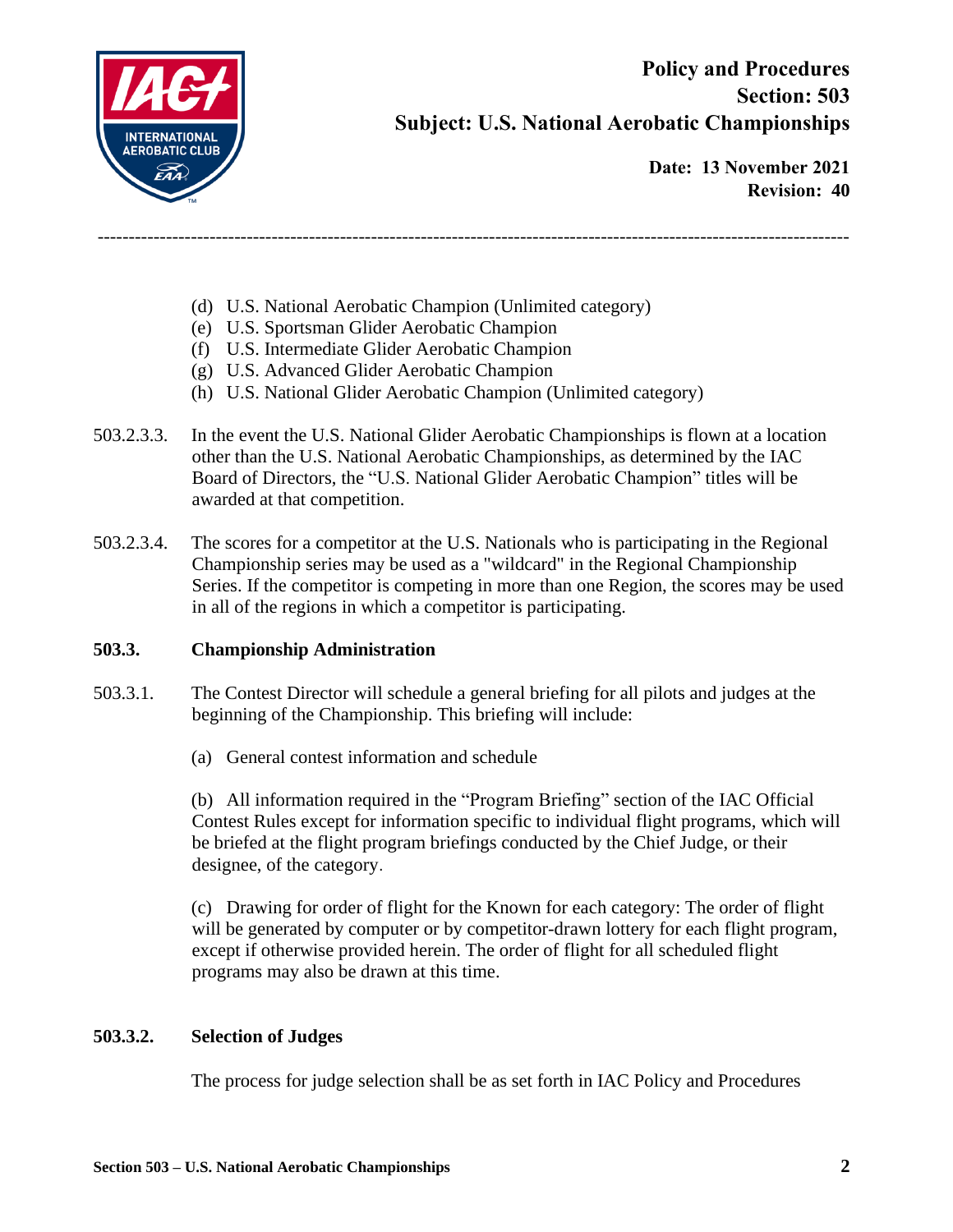

**Date: 13 November 2021 Revision: 40**

Manual, Section 501.4. Chief Judges may not perform the duties of a Grading Judge in the same category.

-------------------------------------------------------------------------------------------------------------------------

### **503.3.3. U.S. Team Selection**

IAC policy regarding the selection of pilot members of the U.S. Aerobatic Teams can be found in IAC Policy and Procedures Manual, Section 504, "Selection of U.S. Aerobatic Team". This policy must be followed by Contest Directors when setting up the competition schedule of events.

### **503.3.4. Contest Director's Handbook**

The *Contest Director's Handbook* will be updated by the Contest Director every year. All Contest Directors are expected to keep this book, which includes extensive checklists, updated and to return it to IAC Headquarters following the Championships and before the Fall IAC Board of Directors meeting.

### **503.3.5. Post-Contest Reports**

The following officials are required to submit reports covering their areas of responsibility to the IAC Board of Directors at the board meeting that immediately follows the conclusion of the U.S. National Aerobatic Championships:

- (a) Contest Director
- (b) Jury Chair
- (c) Chief Judge of each Category

### **503.4. Flight Programs**

### **503.4.1. General**

503.4.1.1. All flight programs as defined in the *IAC Official Contest Rules* will be scheduled. If flight programs in addition to those called for in the *IAC Official Contest Rules* are scheduled, then these extra flight programs will be sacrificed first in the event of weather delays and cancellations. Generally, no category will be given preference. In the event of weather issues, the contest officials will make every effort to see that all categories are treated equally. However, the overall first priority of the U.S. Nationals is to select the U.S. National Champion (Unlimited category); second, the U.S.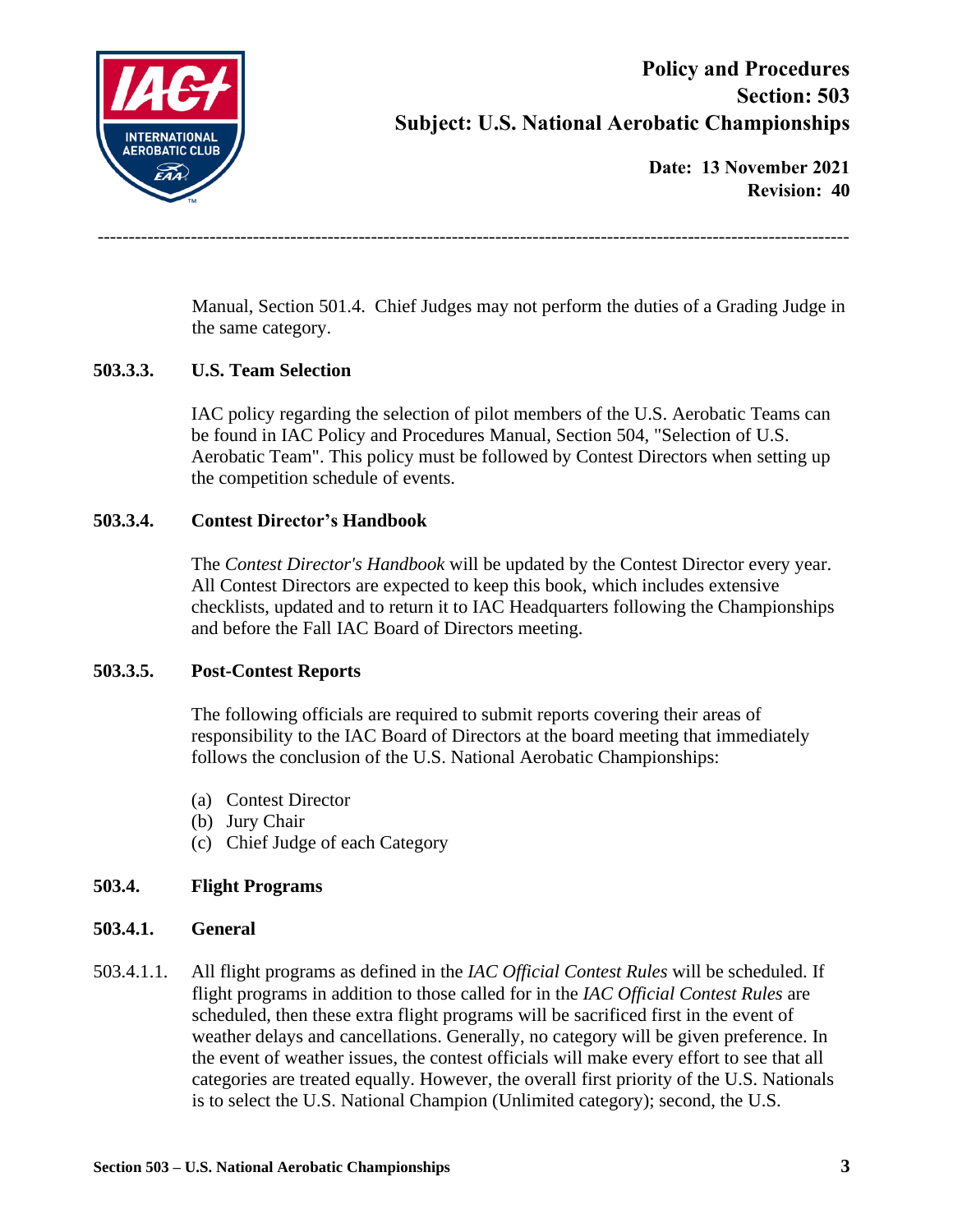

**Date: 13 November 2021 Revision: 40**

National Champion in all other categories; and third, to select the U.S. Aerobatic Team(s). The Contest Director, with approval from the Contest Jury, may change the order of contest categories, if required to meet these contest priorities. Regardless, the first program scheduled will be the Known for the Team selection category. The order of flight programs for each category will be scheduled in the following order:

-------------------------------------------------------------------------------------------------------------------------

- (a) Known
- (b) Free
- (c) Unknown (Free Unknown I for Advanced and Unlimited power categories)
- (d) Free Unknown II (flown by team aspirants only)
- (e) The Four Minute Freestyle Event will be the last program scheduled to fly at the Championship (i.e., only after all other category flight programs have been flown).
- 503.4.1.2. Warm-up flights are encouraged and may be scheduled for all programs in each category, if time and pilot resources allow. The warm-up pilot will not be a competitor in the category being flown.
- 503.4.1.3. In order to be named the "U.S. National Aerobatic Champion" (Unlimited category) or the "U.S. Advanced Aerobatic Champion", competitors will be required to fly the Known, Free, and Free Unknown I programs. The Four Minute Freestyle is a separate trophy event and not counted toward the National Champion titles. The Free Unknown II is flown only by team aspirants and is not counted toward the titles.

### **503.4.2. Free Unknown Programs for Advanced and Unlimited Power Categories**

503.4.2.1. For the Advanced and Unlimited (Power) categories, a "Free Unknown I Program Figure Submission" meeting will be scheduled to occur after the conclusion of the Known Program for that category and preliminary scores are available.

> Additionally, a "Free Unknown II Program Figure Submission" meeting for U.S. Team selection aspirants will be scheduled to occur after the conclusion of all contest flying on the day the Free Unknown I program in that category has been completed. Free Unknown programs for the Advanced and Unlimited (Power) categories will be drawn by the competitors using the procedures described below. Unknown Programs for all glider and other power categories will be supplied to the Contest Director by IAC Headquarters. Each figure submission meeting will be attended by a quorum of the Contest Jury.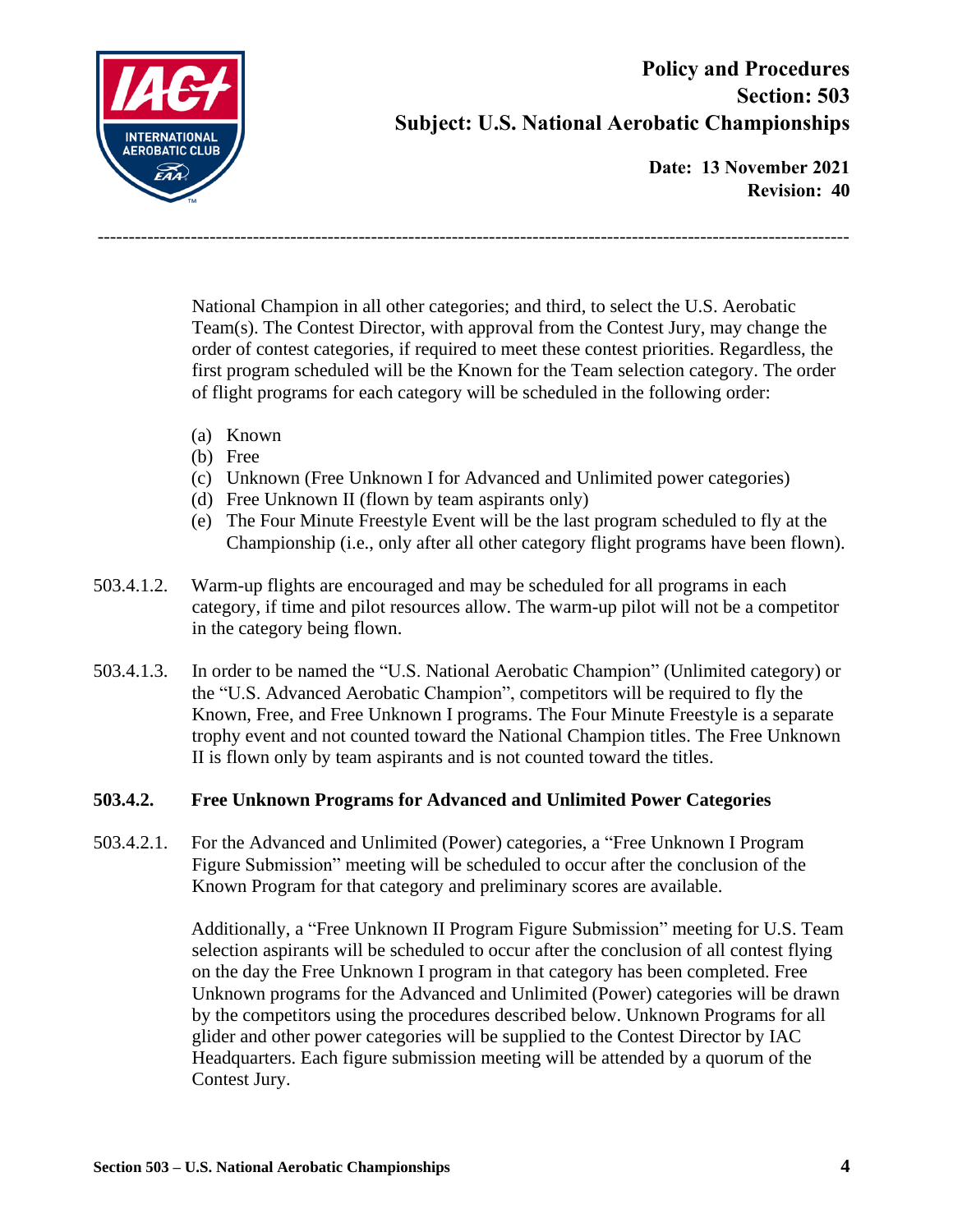

**Date: 13 November 2021 Revision: 40**

503.4.2.2. The top ten (10) competitors flying in the program, in rank order of the Known results (figure selection for Free Unknown I) or the provisional accumulated results (figure selection for Free Unknown II), will be invited to submit one Unknown figure. Only competitors attending the program's figure submission meeting are eligible to submit a figure.

-------------------------------------------------------------------------------------------------------------------------

- 503.4.2.3. If fewer than ten (10) competitors are eligible to submit a figure, additional figures will be selected by the Jury until a total of 10 figures have been submitted or selected.
- 503.4.2.4. Free Unknown figures for the first Free Unknown program shall be chosen from the appropriate section of the IAC Official Rule Book.

Free Unknown figures for proceeding Unknown programs shall be chosen from the appropriate section of the current FAI Sporting Code, Section 6 Part 1 – Powered Aircraft (aka CIVA rule book).

Figure minimum and maximum K values will conform to the limits specified for the most challenging CIVA program (currently "Programme 4" in the CIVA rule book).

A submitted figure will only be accepted after the Contest Jury has determined that the figure is legal for Unknowns in the category.

- 503.4.2.5. The Contest Jury shall publish an official list of figures selected by the pilots as soon as possible after the Figure Submission meeting. The list will be definitive.
- 503.4.2.6. Any pilot or group of pilots flying this Flight Program may submit to the Contest Jury not more than one Free Unknown Program composed of those 10 figures. Each figure may begin on either axis, regardless of how it was drawn by the submitter.
- 503.4.2.7. At least one linking figure, up to a maximum of four, must be included in each sequence. These linking figures may contain repetitions despite the provisions of section 503.4.3.4. The K factors of the linking figure(s) shall be modified so that they share equally an aggregate of 24K. Sequences will consist of no more than 14 figures.
- 503.4.2.8. Sequence proposals must be submitted via Visio or OpenAero computer file. In addition, if using OpenAero, the use of the Free Unknown Designer (FUD) is required. At a minimum, a Form B must be submitted with a list of figures, their Catalog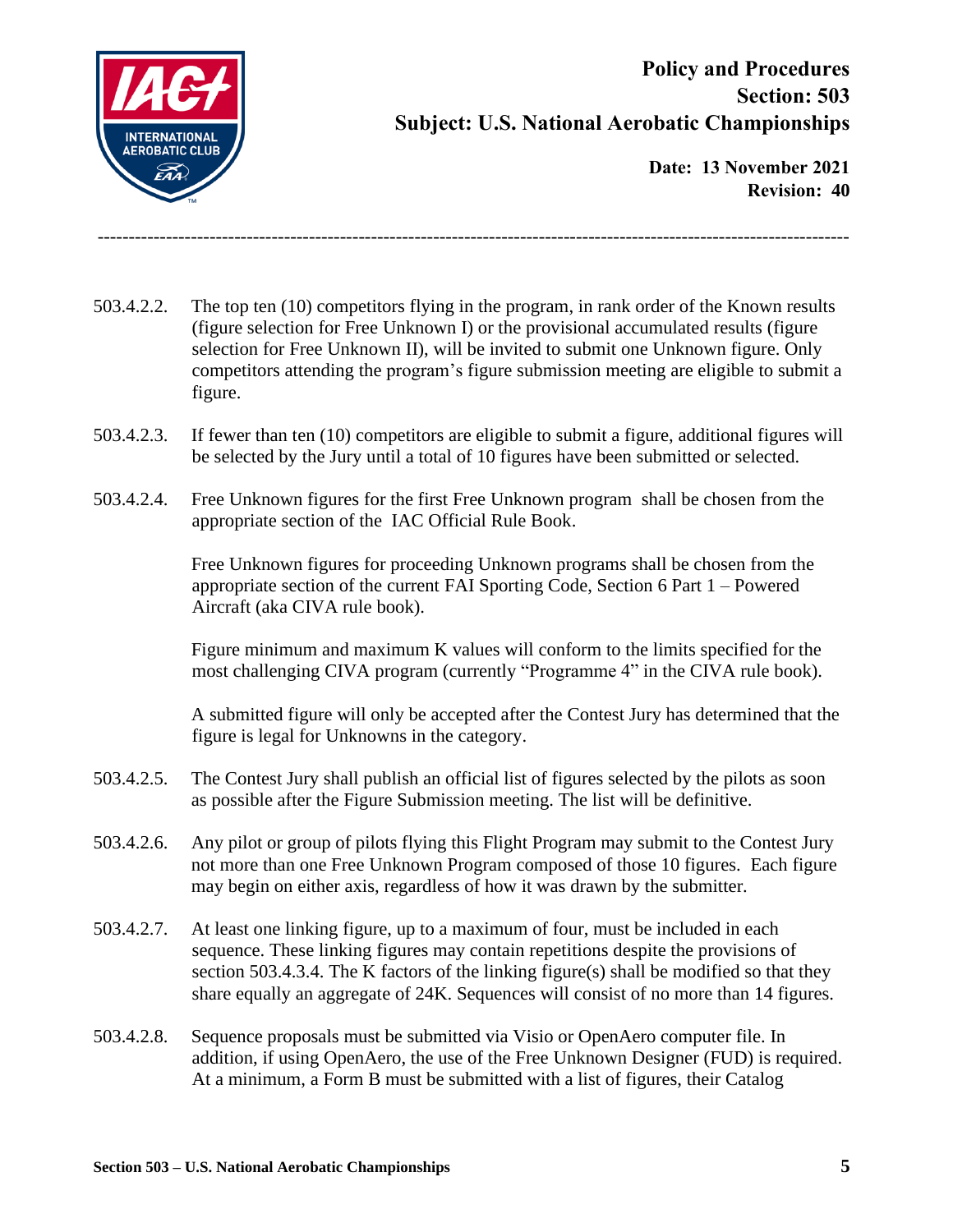

**Date: 13 November 2021 Revision: 40**

numbers and K-factors, and each linking figure identified. The Contest Director shall determine the deadline for submitting proposed sequences.

503.4.2.9. All proposed sequences must be checked by the Contest Jury for legality and, if necessary, corrected by the submitter and re-checked by the Jury at least 14 hours before the start of the Free Unknown flight program. Any proposed sequence that the Jury determines is illegal after the submitter has been afforded an opportunity to correct it shall not be flown.

-------------------------------------------------------------------------------------------------------------------------

- 503.4.2.10. After sequence submission, the Contest Jury shall identify each sequence with a unique letter (e.g., A, B, C, etc.) and publish the Form B with a list of figures.
- 503.4.2.11. At least 12 hours before the start of this Flight Program, each competitor will notify the Contest Director as to which of the proposed sequences he/she will fly.
- 503.4.2.12. At least one (1) hour before the start of the Flight Program, the Contest Director shall post a list of the Free Unknown Programs chosen by each competing pilot.
- 503.4.2.13. Sequence choices will be confirmed during the pilot roll call in the briefing before the flight. The Chief Judge will verify by radio with the competitor the sequence to be flown. This should be part of the clearance into the box, e.g., from Chief Judge -- "(Pilot Name), you are cleared into the box and confirm sequence B", Competitor -- "Chief Judge, (Pilot Name) cleared into the box and confirm sequence B."
- 503.4.2.14. Boundary Judges shall not be used at the U.S. National Aerobatic Championships for U.S. Unlimited and Advanced Team selection flights.
- 503.4.2.15. The A form used for the Free Unknown II will include the Presentation or Positioning K listed in the CIVA Rule Book.

### **503.4.3. The Four Minute Freestyle Event**

- 503.4.3.1. The Four Minute Freestyle will be conducted as a separate trophy event, as outlined in the *IAC Official Contest Rules.*
- 503.4.3.2. Competitors eligible to participate in the Four Minute Freestyle Event are, in order of preference: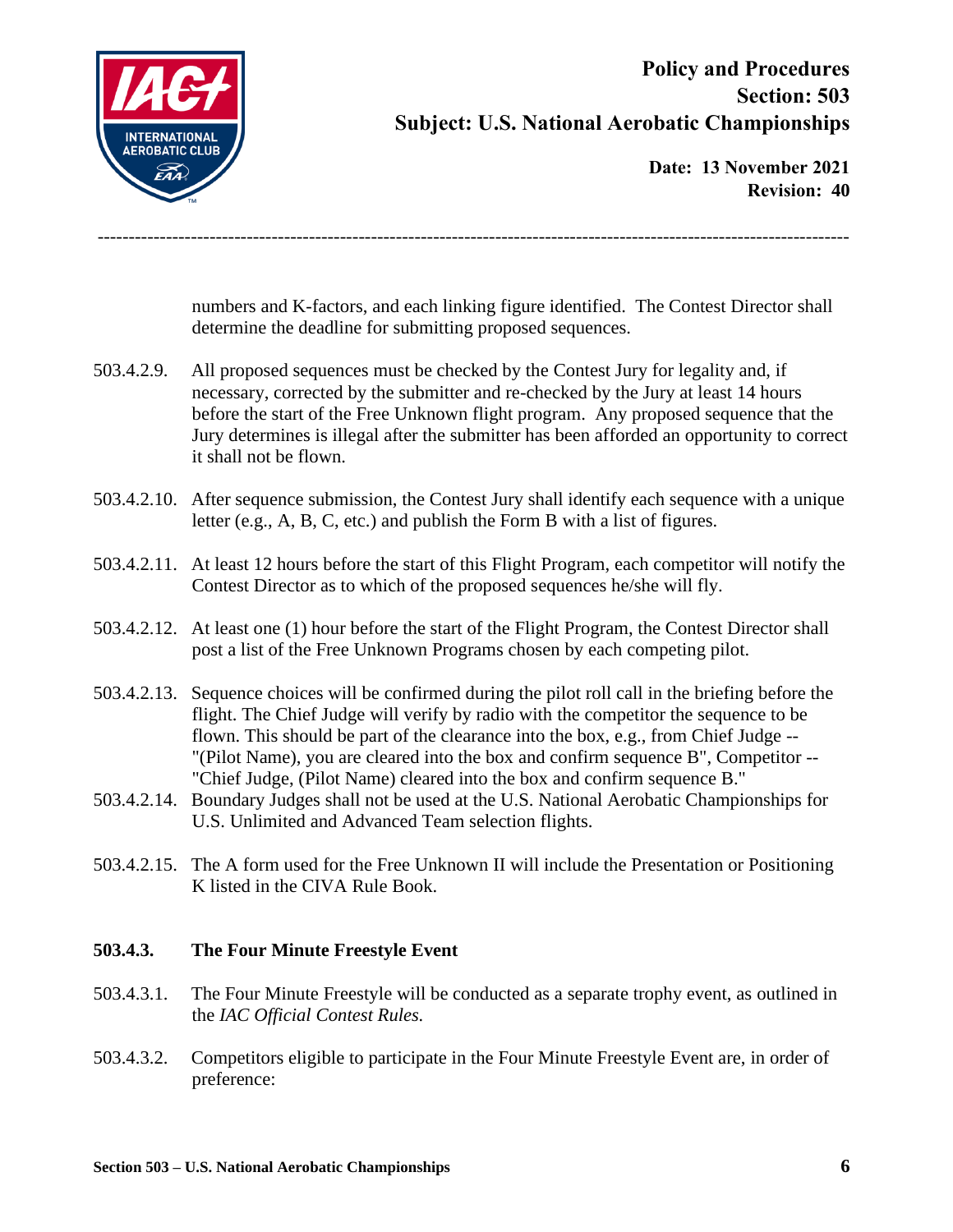

**Date: 13 November 2021 Revision: 40**

(a) Unlimited Power and Glider Category competitors, in rank percentile order of standing after all compulsory competition flights; then

-------------------------------------------------------------------------------------------------------------------------

(b) Advanced Power and Glider Category competitors who meet the requirements of IAC rule 5.6.1, in rank percentile order of standing after all compulsory competition flights.

(c) Pilots who wish to enter the Four Minute Freestyle Event only, who have not competed in the Championships: Permission to enter this Event will be granted by agreement between the Contest Director and Contest Jury after review of the competitor's qualifications.

- 503.4.3.3. The top 10 eligible competitors will be invited to participate in the Four Minute Freestyle flight. Should any of those competitors decline to participate, the next highest ranked eligible pilots will be invited, until there are 10 competitors or all eligible pilots have been invited.
- 503.4.3**.**4. If sufficient time allows, and with the concurrence of the Contest Director, the Contest Jury may allow up to five additional competitors to fly the Four Minute Freestyle Event.
- 503.4.3.5. The order of flight for the Four Minute Freestyle Event will be a random order generated by computer.

### **503.4.4 Zero Marks**

- 503.4.4.1. The judge must summarize the reasons for applying any type of zero in the Remarks column of the Form A.
- 503.4.4.2. Judges will mark different types of zeros based on the reason for giving the zero: (a) Numeric Zeros. The figure is basically correct, but contains sufficient errors that cause the grade to fall to zero by accumulation of downgrading points (See IAC Rule 7.3.2). The numeric zero is annotated on the Form A with the mark "0.0" and is included in the final score calculations as any nonzero mark would be.

(b) Hard zeros (See IAC Rule 7.3.1) are given when a Judge perceives that the pilot has failed to meet a relevant criteria for a maneuver that is not simply an instance of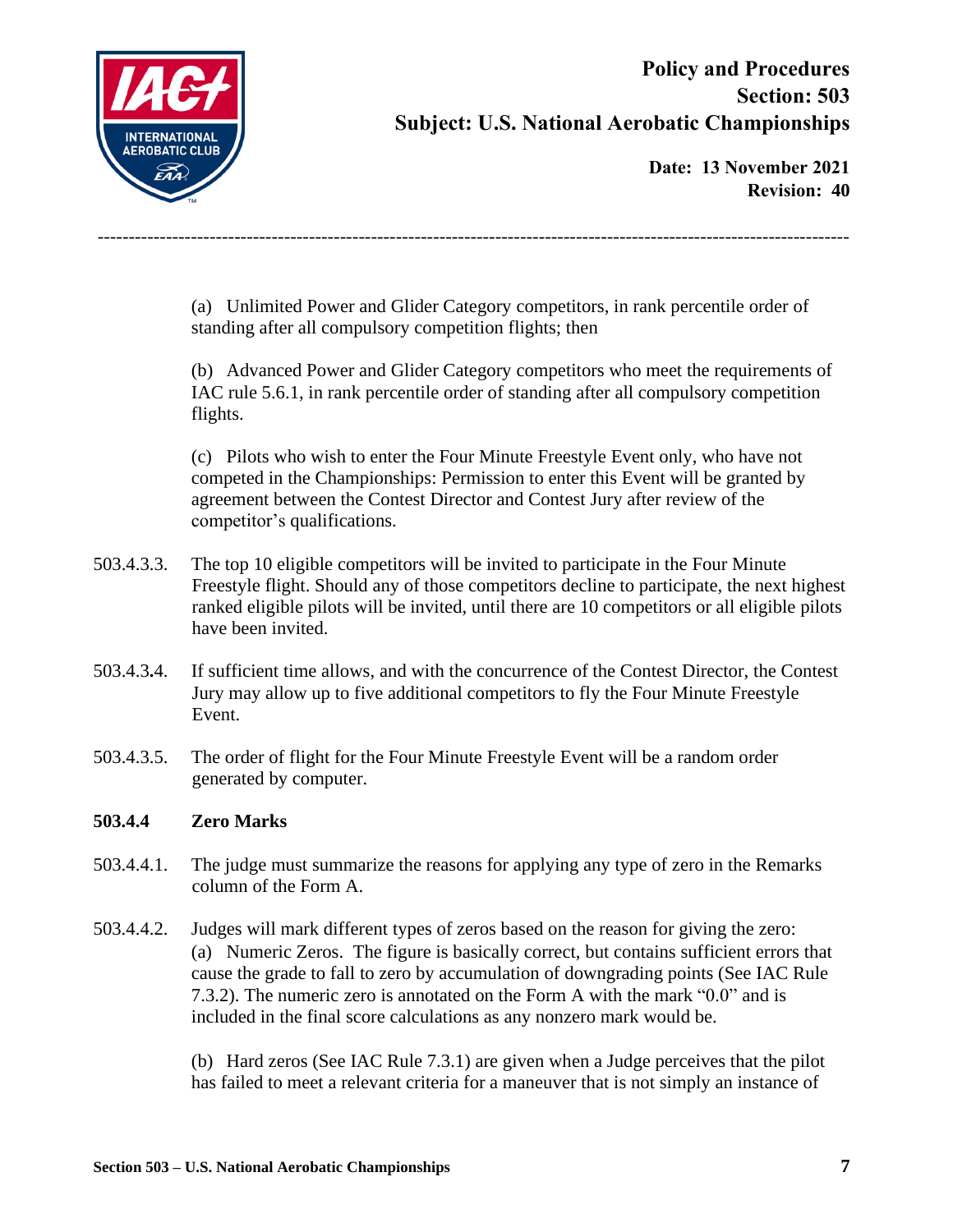

**Date: 13 November 2021 Revision: 40**

point deductions due to poor execution (Examples: Flying the wrong figure or a figure in the wrong direction on the X axis). The Hard Zero is annotated on the Form A with the mark "HZ".

-------------------------------------------------------------------------------------------------------------------------

After each flight is complete, scoresheets shall be reviewed by the Chief Judge or his Assistant for HZ marks. If HZ marks are the majority, and no judges' conference is requested, the Chief Judge or his Assistant shall mark the 'CHZ' box on the Chief Judge Penalty Form for the figure(s) so marked.

(c) A mark of "Perception Zero" (PZ) must be given if the Judge considers that the figure is incorrectly flown with respect to a criterion that is a matter of subjective perception, rather than clearly demonstrable fact. There are four, and only four, judgements that require a PZ mark:

- (1) A snap roll does not autorotate
- (2) A spin does not autorotate
- (3) A snap roll is observed within a rolling turn
- (4) A tail slide did not move backwards by the required amount

(d) PZ grades shall be used in the Unlimited category and may be used in other categories at the discretion of the Contest Director.

(e) PZ grades shall be used by current and aspiring CIVA judges in team categories.

### **503.4.5. Judges Conferences**

503.4.5.1. When difficulties occur in interpreting the correct application of an HZ mark, the Chief Judge, or any grading judge, may call for a conference with the panel of Judges. The conference may include a video review of the figure(s) in question, if applicable. Numeric and Perception Zeros may not be conferenced or reviewed on video. A conference is not necessarily warranted every time a mixture of numeric, PZ and HZ marks are given, and a conference should only be called for when there is a compelling doubt on matters-of-fact. Figures consisting of unanimous zeros (HZs, PZs, or 0.0's) or a mix of zeros and Averages only, shall not be conferenced. If possible, any conference should be held at the next possible break such that the issue may be discussed without any pilot holding in the air or with the engine running on the ground.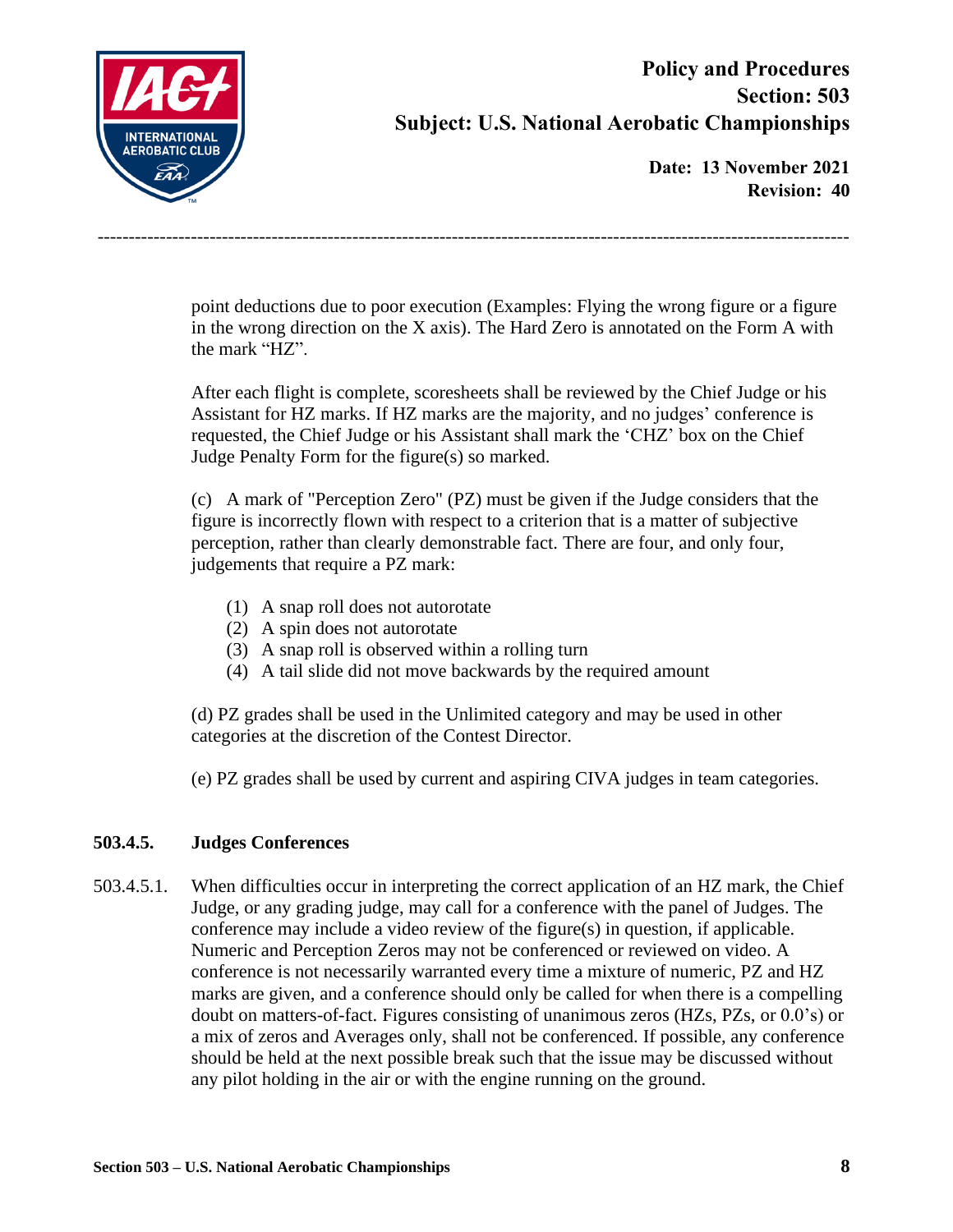

**Date: 13 November 2021 Revision: 40**

503.4.5.2. Should a conferenced HZ mark be confirmed as correct, the Chief Judge will check the 'CHZ' box on the "Chief Judge Penalty Form" for the figure in question. No other action by the individual judges is required.

-------------------------------------------------------------------------------------------------------------------------

- 503.4.5.3. Should a conferenced HZ mark be confirmed as incorrect, the Chief Judge shall leave the 'CHZ' box unchecked. No other action by the individual judges is required.
- 503.4.5.4. The Conference Average ('C') mark shall not be used at U.S. Nationals.

### **503.5. Protests and Use of Video**

- 503.5.1. At a minimum, video recordings will be made of all flight programs in power team selection competitions. This can be extended to other categories at the discretion of the Contest Director. The cost of the video recordings will be paid entirely from entry fees. Entry fees will be raised as necessary to cover this cost. All videos will be sent to IAC Headquarters after the competition results are official.
- 503.5.2. The contest organizers, with assistance from IAC Headquarters, are responsible for acquiring the services of qualified videographers with quality equipment, and providing a shaded viewing area on each judging line location with a monitor or monitors of adequate size to allow clear viewing by the number of judges expected. Although not required, it is recommended that the video service be requested to use a frame-indexed playback machine to allow easy forwarding within a sequence to the figure in question. The contest organizers will also create a volunteer position, to be staffed by an IAC member with judging credentials (no requirement to be on the current judges list) whose job it will be to:

(a) Educate (if necessary) the video crew on basic techniques necessary for videotaping aerobatic flight (e.g., not to pan the camera during the slide portion of a tail slide or zoom in too close);

(b) Assist the camera operator with tracking the aircraft by foreshadowing the expected aircraft track (up, down, left, right); and

(c) Alert the video crew to potential zero grades so that an index of the suspect figure may be noted.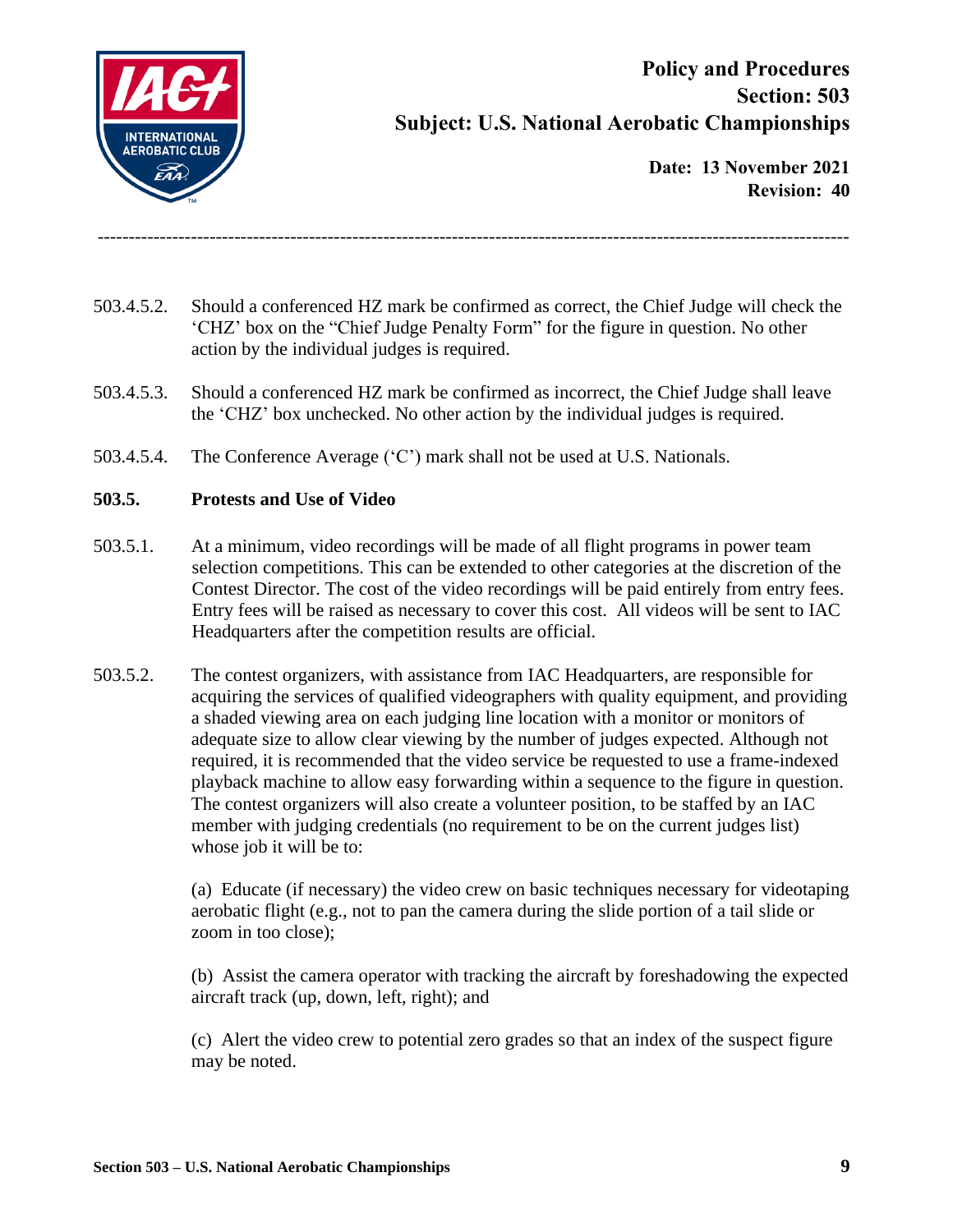

**Date: 13 November 2021 Revision: 40**

503.5.3. All videos will be considered official and can be used by the panel of Judges when there is disagreement over HZ marks and by the Contest Jury to assist in the resolution of protests.

-------------------------------------------------------------------------------------------------------------------------

- 503.5.4. When difficulties occur in interpreting the correct application of an HZ mark, the Chief Judge may call for a conference in accordance with the procedures outlined in Section 503.4.6.
- 503.5.5. The official video shall be available only to the panel of Judges, including the Chief Judge, during a conference and to members of the Contest Jury during a Jury proceeding to resolve a protest.
- 503.5.6. Any judge may request to review the video, including the Chief Judge. The Chief Judge will supervise the use of video for review. Video review may be used to help determine *matters of fact*, but not *matters of perception*. Examples of matters of fact are:
	- (a) The extent of rotation in a spin  $(1\frac{1}{4} \text{ vs. } 1\frac{3}{4}, \text{ etc.})$
	- (b) The direction of multiple rotational elements (opposite or same direction)
	- (c) The direction or number of rolls in a rolling turn,
	- (d) The character of snap rolls (positive or negative),
	- (e) The omission or addition of a figure element (i.e., missing or added hesitation), etc.
- 503.5.7. Under no circumstances will video be used for conferences or an individual judge's review for issues concerning PZ's or numeric (0.0) zero marks. Reference Section 503.4.5. for details on the proper application of zero marks.
- 503.5.8. The benefit of the doubt must always fall to the competitor. When the Chief Judge determines that the time is right to review the video, only the Chief Judge, grading Judges, and members of the Contest Jury will be allowed to review the video. For each request for video review, the following procedure will be administered by the Chief Judge and monitored by a member of the Contest Jury. The Chief Judge will:

(a) Determine what specific issue is being challenged, consulting with the requesting Judge, if necessary, and then make a determination if the issue is clearly a matter of fact.